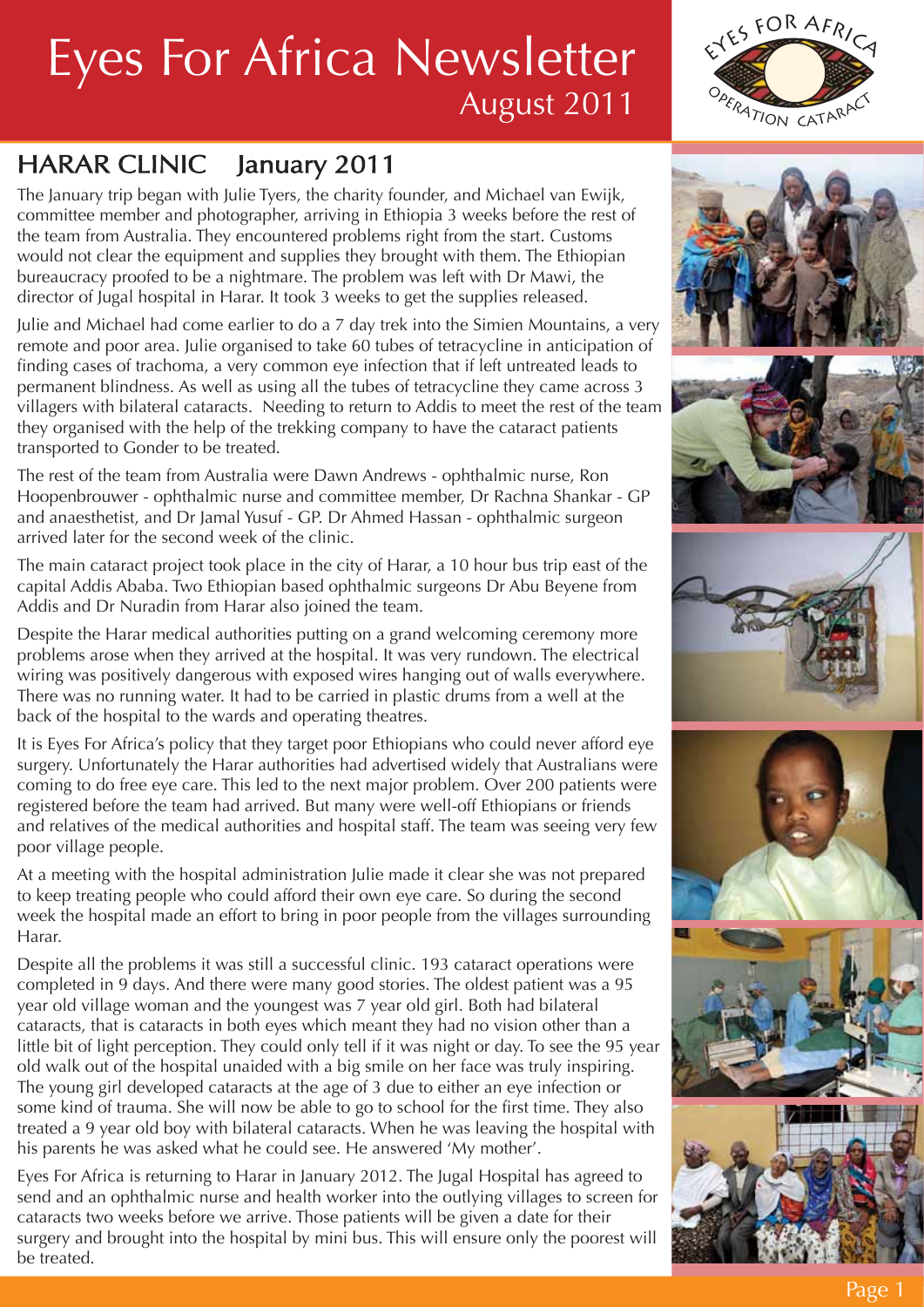### MIZAN TEFERI CLINIC lune 2011

### Cameron Tyers

On the 3rd of June 2011 a group of volunteers left for Ethiopia with Eyes For Africa. These Volunteers were Julie Tyers (founder), Cameron Tyers (Nurse), Ellen Smith (photographer), Elizabeth Glatz (Orthoptist), Julie Cleland (Nurse) and Pamela Nash (Administrator). Like on all previous clinics the volunteers paid their own way. We arrived mid afternoon in Addis Ababa and were greeted with the Ethiopian Customs officials who wanted to observe the donated microscopes that we had brought with us. They then told us it all had to be observed again by another department. They also forgot to mention we had to pay a deposit of US\$220 to ensure we would take them back to Australia with us. This all added to the delay.

We arrived at our hotel all excited to be in Ethiopia and ready to leave the next day for a two day drive to Mizan Teferi to start the eye surgeries on the poor blind patients. With the bus booked first stop was Customs! With the help of Dr Abu Beyene (Ophthalmologist) we arrived at the desk only to be told that we were not getting our 19 boxes out that contained all our medical supplies despite the fact that we had another person trying for 2 weeks prior to our arrival to have our supplies cleared. After 4 days of pleading, stamping, signing, photocopying, visiting office after office and bring a nurse back from Mizan to show the original documents we were received our supplies and were ready to go.

After for 2 days on the bus we arrived at our hotel in Mizan to find that nothing worked and the price had doubled. We woke the next morning all extremely excited about being able to screen our first patients and have the opportunity to start surgeries. Dr Abu had brought along with him two Ethiopian ophthalmic nurses, Senidu and Mulu. Mulu assisted Dr Abu throughout the operation while Senidu who was experienced in outreach work was able to screen all our patients and also perform some minor surgeries.

We started with an orientation of where we were going to work and met the hospital management who were just as excited to see us as we were to see them. We were given our own operating theatre to work in. We setup our equipment and got started with the first patient. By the end of the first day we were able to complete 5 cataracts. Just as we were leaving we were joined by two Americans, Dr Howard Amiel (Ophthalmologist) and Donna White (Ophthalmic Nurse). They had flown in from the US for the second week of our project.

As time went on more and more people were being screened and we were able to complete 93 sight restoring procedures including removing foreign objects from eyes, treating pterygiums, cataracts and trichiasis. The most unusual case was the removal of a young man's eye who unfortunately was blinded by a stick flicked up by a cow.

For me the highlight was being able to have the opportunity to see hands on how the surgeries were completed by being able to assist with the surgeon Dr Abu. Thanks to Julie Cleland who showed me the ropes.

The most touching experiences were the next mornings when we removed the eye patches and seeing the reaction of the people who were able to see again.

Despite all the ups and downs of the two weeks we were all dedicated and pulled off an amazing effort. We all had smiles on our faces right to the end. The team was fantastic in their professionalism and the way they handled every situation put in front of them.











Photgraphy Ellen Smith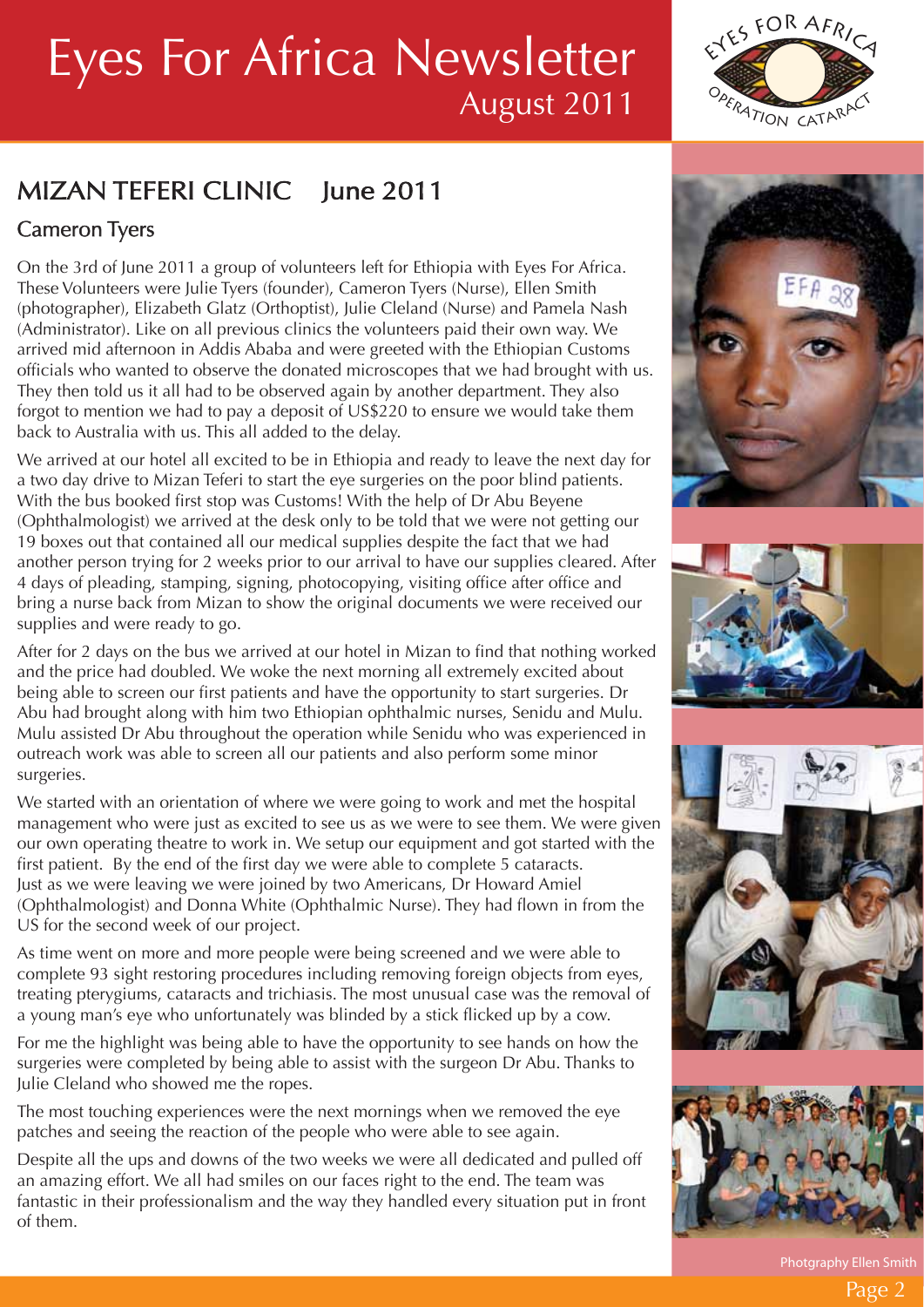



Join us for a 3 course dinner showcasing the finest of local cuisine complemented by a selection of Domaine Chandon wines.

You will be entertained by Misiki Manjaro

\$135 per person or \$1200 per table of 10 (price includes the dinner and wine)

There will be auctions and raffles all night of amazing art work and prizes.